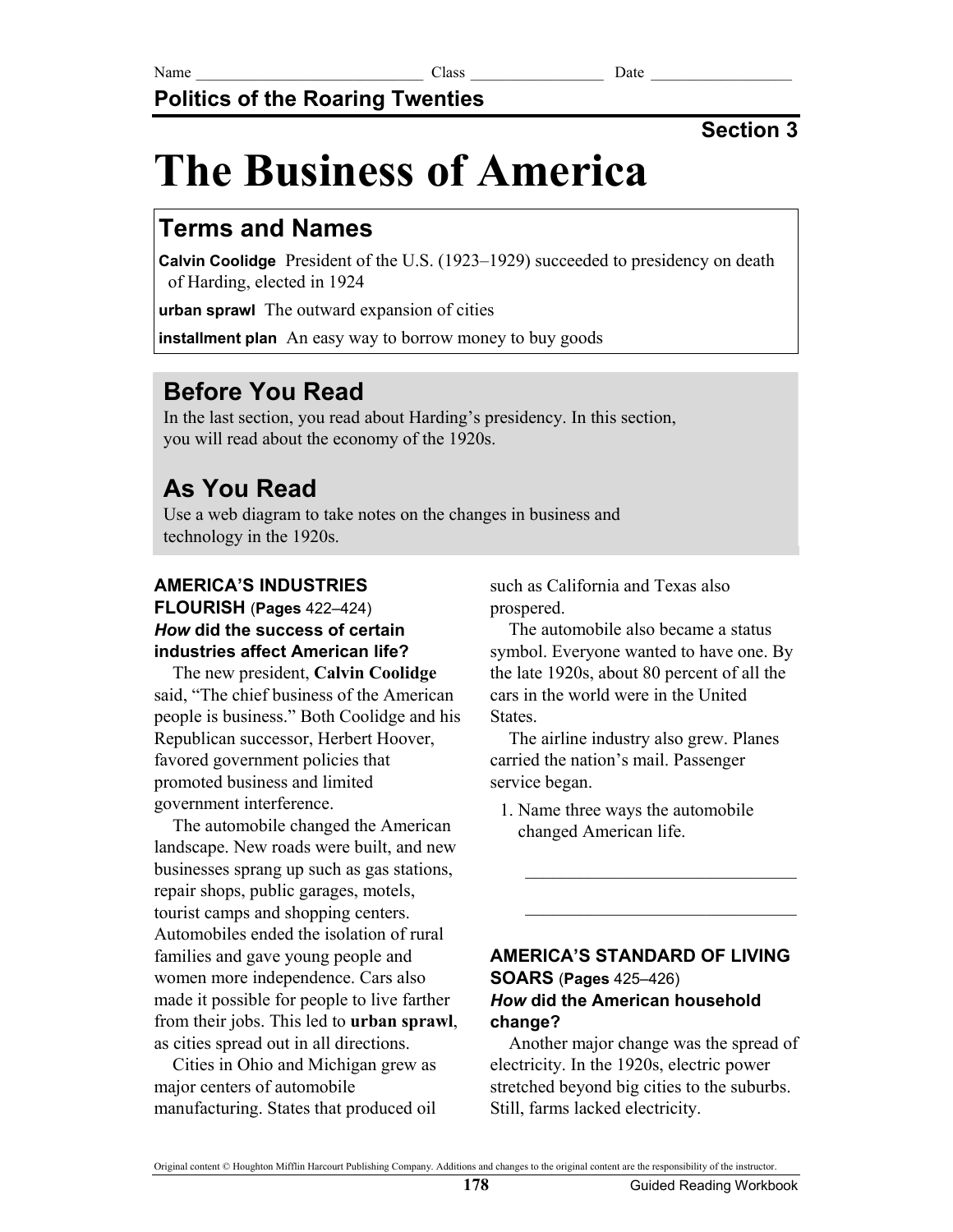Americans began to use all kinds of electrical appliances. Radios, washing machines, and vacuum cleaners became popular. These appliances made housework easier. One result was more leisure time for families. Another effect was to increase the number of women working outside the home.

More consumer goods appeared on the market. Businesses used advertising to sell these goods. Ads didn't just give information about the product. Now, they used psychology. They tried to use people's desire for youth, beauty, and popularity to sell products. Things that once were luxuries became necessities. Some brand names became known nationwide.

Businesspeople formed organizations to do charity work. They also formed organizations to promote business.

 2. How did advertising change American life?

 $\mathcal{L}_\text{max}$ 

 $\mathcal{L}_\text{max}$ 

#### **A SUPERFICIAL PROSPERITY**  (**Pages** 426–427) *What* **hidden problems did the economy have?**

Most Americans had confidence in the prosperity of the 1920s. The national income rose from \$64 billion in 1921 to

\$87 billion in 1929. Most businesses seemed to make fortunes. The stock market reached new heights. But this prosperity hid two big problems.

First, business was not as healthy as it seemed. As workers produced more goods, businesses grew. Large businesses bought up, or merged with, smaller ones. But as businesses grew, business managers made much more money than workers did. Also, mining companies, railroads, and farms were not doing well.

Second, consumer debt rose to high levels. Businesses needed to sell all the goods they were now producing. So they encouraged customers to buy on the **installment plan**. This was a form of borrowing. Customers could make low payments over a period of time. That way people could afford to buy more. Banks provided money at low interest rates. Advertising also pushed the idea of buying on credit. Average Americans were spending more money than they actually had.

 3. Describe two economic problems hidden by the business boom of the 1920s.

 $\mathcal{L}_\text{max}$ 

 $\mathcal{L}_\text{max}$ 

Original content © Houghton Mifflin Harcourt Publishing Company. Additions and changes to the original content are the responsibility of the instructor.